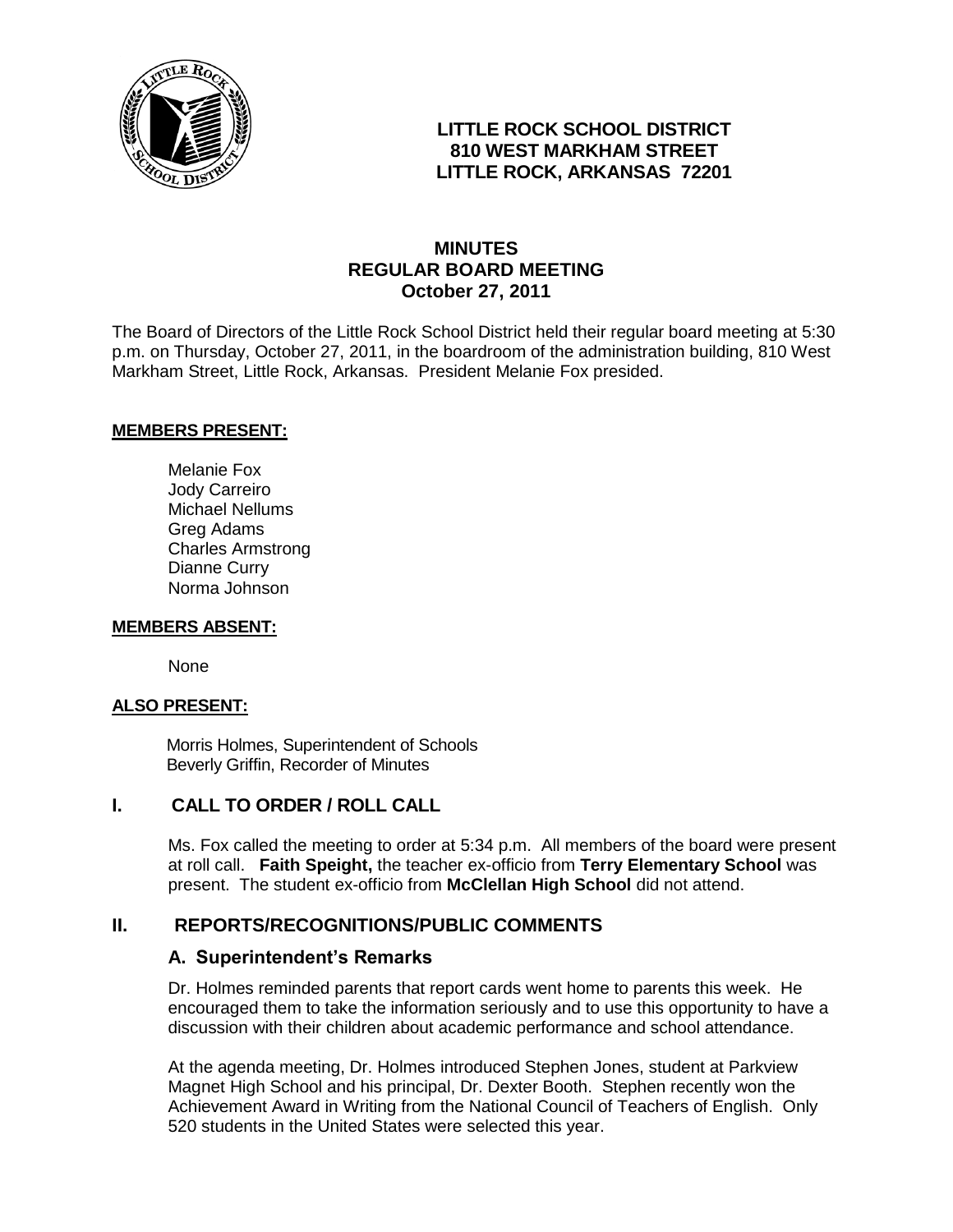Margo Bushmaier, coordinator of health services, was recognized for receiving the President's Award for outstanding leadership and support of school nursing by the National Association of School Nurses. Ms. Bushmaier serves on the Board and on the executive committee of the Association.

Officer Willie Davis of the Little Rock Police Department, Coordinator of the Our Kids (OK) Program, presented a plaque recognizing Melanie Fox and the Fox Family Foundation for their contribution and support of the OK program.

Faith Speight, teacher ex officio for the month of October, was presented a citation in recognition of her service.

#### **B. Partners in Education**

Ms. Milam reminded the board and audience of the upcoming Jane Mendel Reading Day on November 15<sup>th</sup>. The ViPS office is still accepting volunteer readers for this annual event.

At the agenda meeting on October 13, Ms. Milam presented one new partnership for the board's consideration and approval.

**Arkansas Baptist College**, represented by *Ms. Arma Hart*, in partnership with **Martin L. King Elementary School,** represented by *Principal Tyrone Harris*

Ms Curry moved to approve the partnership; Mr. Armstrong seconded the motion. It **carried unanimously**.

#### **C. Remarks from Citizens**

None.

#### **D. Donations of Property**

The board was asked to approve the receipt of recent donations to the district. The teacher ex officio, Faith Speight, read the list of donations. Mr. Armstrong made a motion to accept the donations; Ms. Curry seconded the motion and it **carried unanimously**.

| <b>SCHOOL/DEPARTMENT</b> | <b>ITEM</b>                                                                       | <b>DONOR</b>                                                    |
|--------------------------|-----------------------------------------------------------------------------------|-----------------------------------------------------------------|
| Dodd Elementary School   | School supplies and food, valued at<br>\$250.00 for annual Back to School<br>Bash | Dodd Elementary PTA<br>Kimia Green, President                   |
|                          | School supplies valued at<br>approximately \$500.00                               | Employees of Dassault Falcon Jet                                |
|                          | School Supplies valued at<br>approximately \$500.00                               | Transamerica Worksite Marketing                                 |
| Fair Park ECC            | \$10,000 cash to be used to purchase<br>equipment                                 | The Roy & Christine Sturgis<br>Charitable and Educational Trust |

#### **DONATIONS**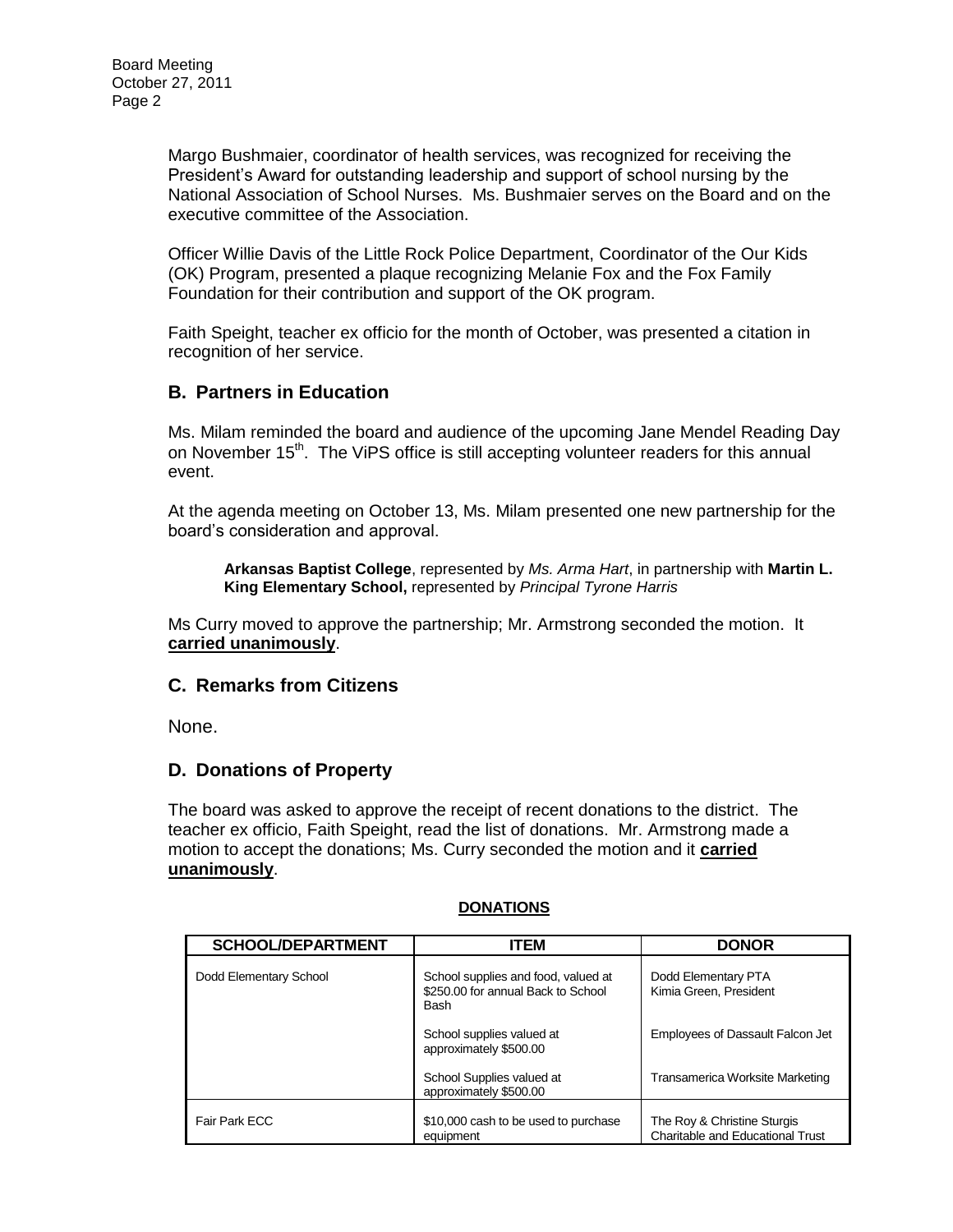| <b>SCHOOL/DEPARTMENT</b>                    | <b>ITEM</b>                                                           | <b>DONOR</b>                                                           |
|---------------------------------------------|-----------------------------------------------------------------------|------------------------------------------------------------------------|
| <b>LRSD Health Services Department</b>      | 65 portion plates, valued at \$260.00                                 | <b>Portion Size Matters</b><br>Deane Peck, MS, RD, LDN                 |
|                                             | Equipment and supplies, valued at<br>\$5,000.00 for LRSD health rooms | UALR Children International, Stacy<br>Gravett. Health Services Manager |
| <b>LRSD Instructional Technology Center</b> | Dell printer and three Fujitsu Netbooks<br>valued at \$1,000          | Dr. Archie Hearne, Hearne Family<br>Clinic                             |
| <b>Wilson Elementary School</b>             | Supplies valued at approximately<br>\$300.00                          | Mr. Andy Gallawa, Manager, Target                                      |
|                                             | Supplies valued at approximately<br>\$150.00                          | Ladies Auxiliary, VFW Post 1316                                        |

# **E. Little Rock PTA Council**

No presentation or remarks.

## **F. Little Rock Education Association**

**Cathy Kohler** welcomed Norma Johnson as the newest board member. She thanked Dr. Holmes for comments made at a public forum earlier in the week, and stated district employees and others in the community are very supportive and thankful that he took a public stand for public schools and public school employees.

## **III. REPORTS AND COMMUNICATIONS**

#### **A. Remarks from Board Members**

**Ms. Johnson** agreed with comments made by Ms. Kohler. She encouraged board members and parents to step up and step out to take a stand for public education.

**Mr. Armstrong** reported on attending the forum where excerpts from "Waiting for Superman" were shown. He reported that he had been asked many questions about the district's strategic plan and he asked Dr. Holmes to briefly explain the progress being made toward meeting the goals of the plan.

**Dr. Holmes** provided a brief overview and stated by the year 2015 the goals of the plan will have been met or exceeded. He admitted the goals are rigorous and set a high target for academic performance, participation and school attendance. However, the plans being implemented will allow the district to make significant and orderly progress.

**Mr. Carreiro** reported he had attended some of the EAST Night Out programs this week. He was excited by the presentations and was encouraged by the participation in the programs at the schools.

**Mr. Nellums** had visited J. A. Fair with Dr. Holmes. He had also attended the public forum on public education previously mentioned. He thanked Dr. Holmes for the comments made, and for taking a stand for public education.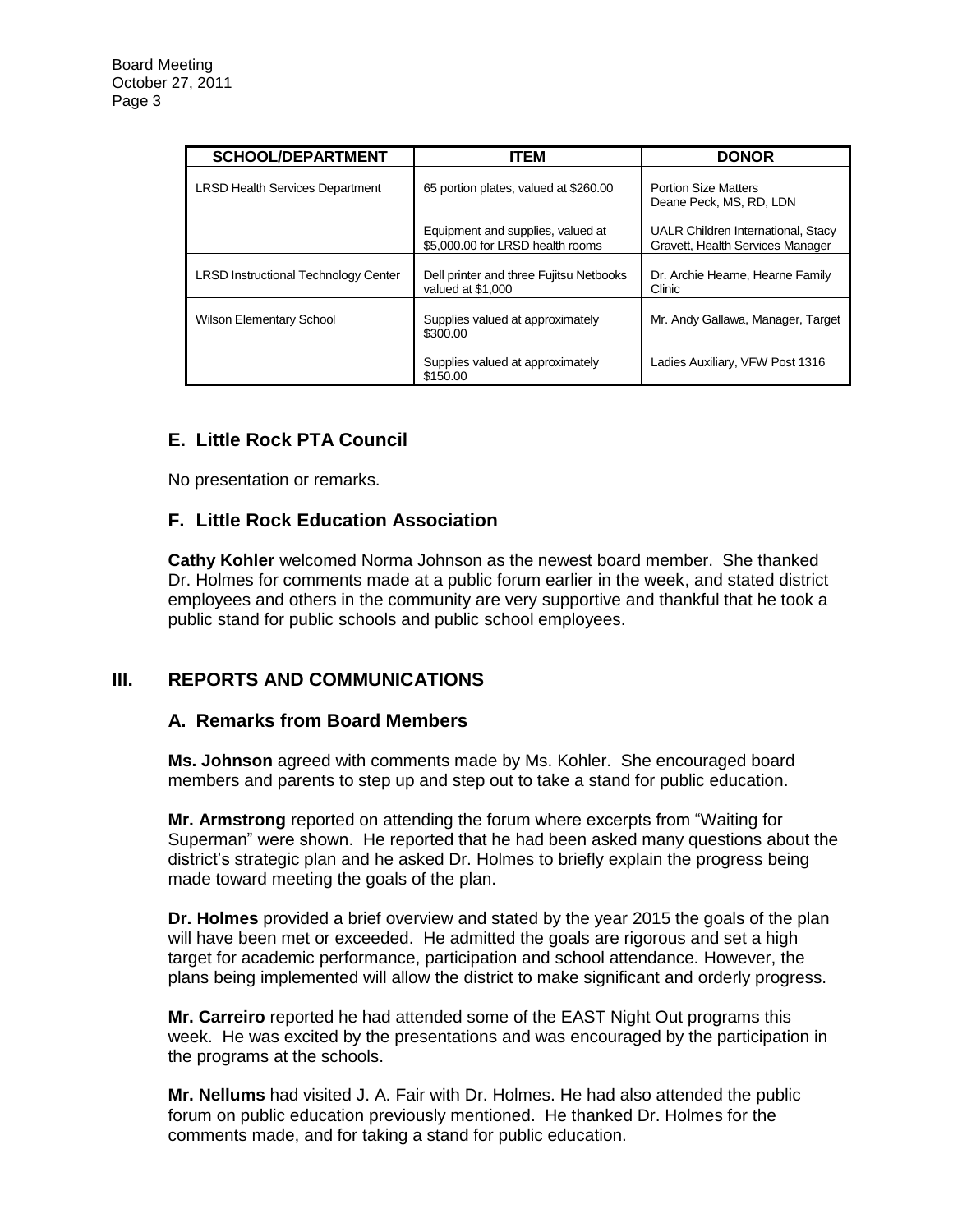**Mr. Adams'** comments reflected on his first year as a board member. He was most impressed with the level of earnestness in attempts to do a good job at making positive change and progress. He stated belief in the benefits of relationships being built between and among himself and other members of the board and between the board and Dr. Holmes.

**Ms. Curry** reported on her visit to Cloverdale Aerospace Middle School during a performance by the school spirit groups. She was happy to see the students excited to be there and encouraged by the number of families participating in school activities. She had also attended a PTA meeting at Otter Creek Elementary and had heard their concerns and comments.

**Ms. Fox** reminded the audience about the upcoming ViPS reading day on Tuesday November 15. She encouraged everyone to sign up to read to a class.

**Mr. Adams** closed the comments by thanking the current board officers for their term of service, noting the election of officers on the agenda for later in the meeting.

## **B. PRE Quarterly Report – October 2011**

The Quarterly Report, prepared by the office of Planning, Research and Evaluation was provided as part of the board's agenda. The report provided the evaluation designs for four program evaluations to be completed by July 2012. The evaluations will be conducted on Special Education, English as a Second Language, Gifted and Talented, and K-3 Literacy and Mathematics. Dr. DeJarnette was present and briefly reviewed the report and responded to questions.

## **C. Quarterly Progress Report on District Goals and Initiatives**

The district's strategic plan established goals for a five year period, 2010-2015. Of those goals, the board selected five priority goals for the current school year. A report on the progress toward meeting those goals was compiled and presented for the board's review. Dennis Glasgow provided a brief review and discussed the highlights revealed by the data.

## **D. Technology Update**

At the agenda meeting, Mr. Glasgow provided statistical information on the number and type of computers and other technological devices in the schools. It was noted that wireless access is being installed in all schools, and students are provided ample opportunity to access technology in research and classroom experiences.

At the October  $27<sup>th</sup>$  meeting, Barbara Williams provided an overview of the district's Instructional Technology structure and services. She demonstrated by Powerpoint Presentation and board members participated in an exercise using handheld Smart devices. These devices are used to test students on lessons being taught in the classroom.

Ms. Williams reported the district's required technology plan is due to the ADE in March, and will be presented to the board for approval in January.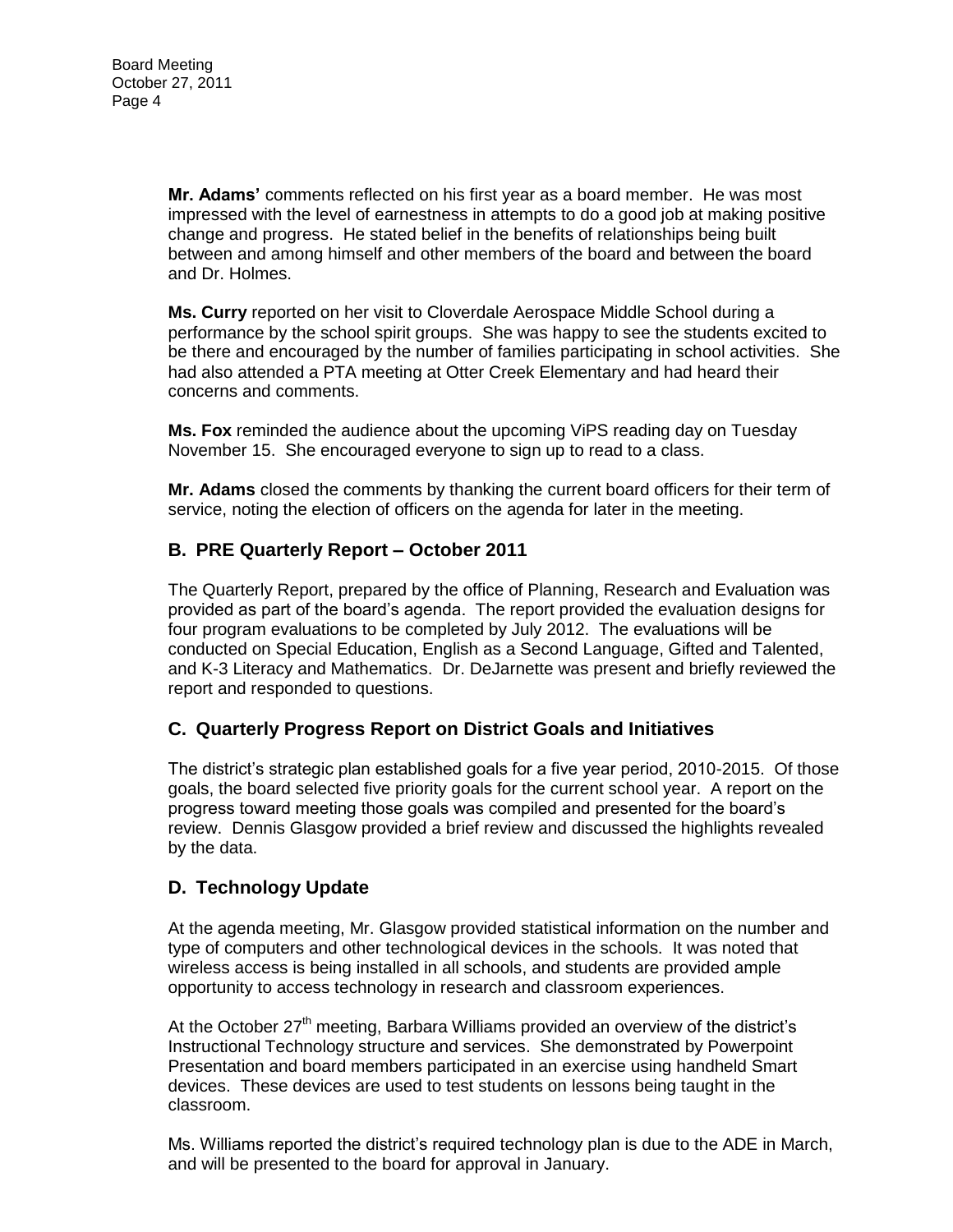# **E. Update: 2011-2012 October 1 Enrollment Report**

The 2011-2012 comparison of student enrollment was provided in the board's agenda. Dr. Holmes reviewed the data and responded to questions from the board. He discussed the trend for increases in enrollment at the elementary level and the loss of students at the secondary level.

## **F. Update: Attendance and Truancy**

At the agenda meeting, Dr. Fields reviewed information regarding the proposed intervention strategies for reducing absenteeism and truancy in the schools. Once the district's Community Truancy Board completes their recommendations for implementation districtwide, the Board will be asked to approve them as an amendment to the handbook, not as a change to district policy.

## **G. Update: Status of Construction Projects**

Wayne Adams provided a project list of current and ongoing school construction and renovation projects. He briefly reviewed the information provided and responded to questions from the board.

Mr. Bailey reviewed the budgetary components of construction projects and how funds are being allocated for required and scheduled improvements.

## **H. Informational / Discussion: City of LR Land Bank Review**

Mr. Hartz reported briefly on the City of Little Rock initiative to provide an opportunity for school district employees to purchase land which has been abandoned or granted to the city. The city is still in the discussion phase of the project, with housing authority and other taxing entities involved in the process. They will also include city employees and others who work for other public institutions in addition to school district employees. Additional information will be provided after the city's November meeting.

## **I. Informational / Discussion: Real Deal in The Rock Partnership**

At the agenda meeting on October 13<sup>th</sup>, Mr. Whitehorn provided information on *Real Deal in the Rock*, the annual basketball tournament which takes place at various city and school district facilities across Little Rock. Johnny Johnson was also present and at Mr. Nellums' request, a meeting will be scheduled to further investigate establishing a formal partnership with the organization.

## **J. Internal Auditors Report**

Mr. Becker wasn't present; however, his monthly report was printed in the agenda.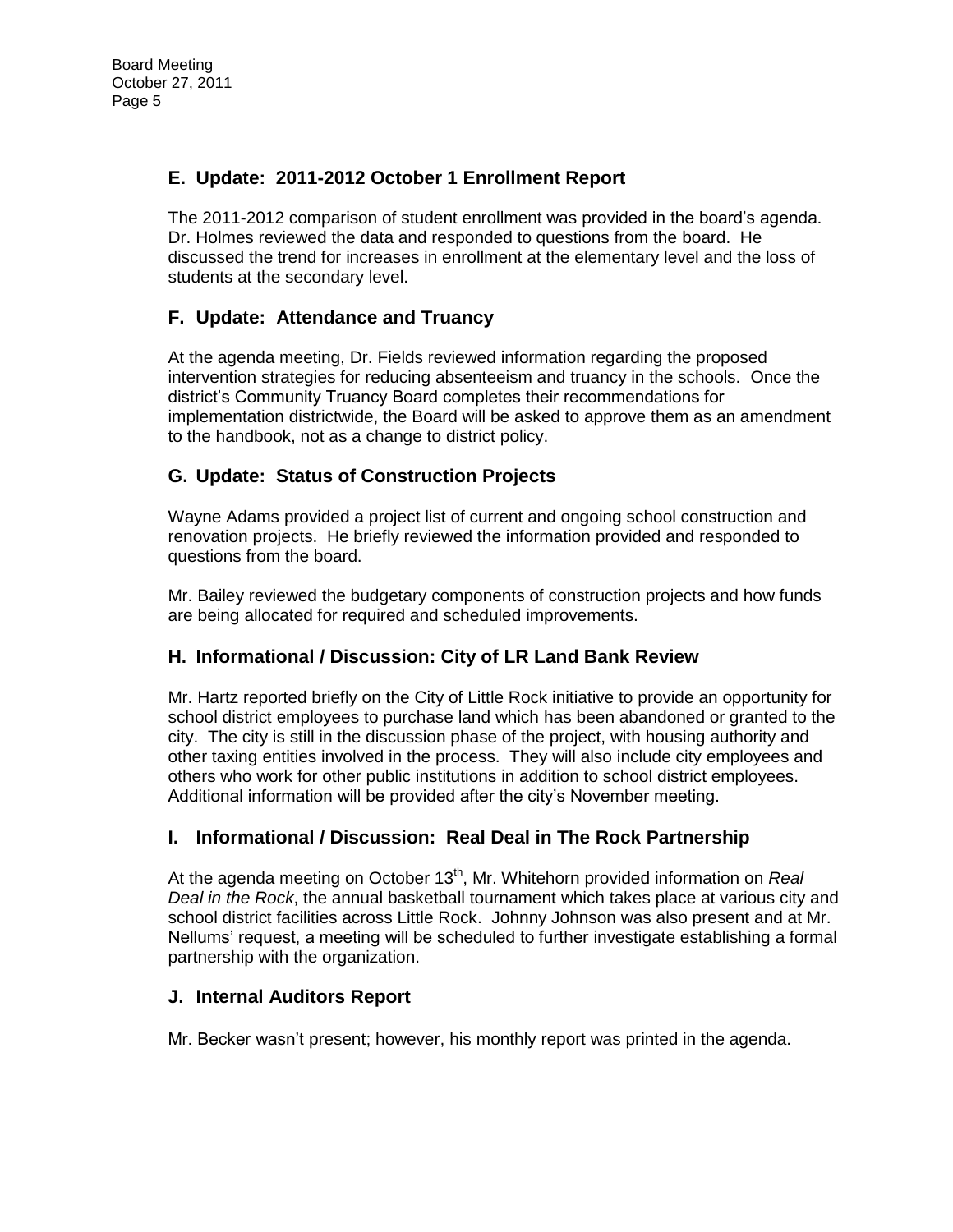## **IV. APPROVAL OF ROUTINE MATTERS**

## **A. Election of Officers**

Ms. Fox opened the floor for nominations for the office of board secretary. Mr. Carreiro nominated Mr. Armstrong. There were no other nominations, and Mr. Nellums made a motion to close the nominations and to elect Mr. Armstrong by acclamation. Ms. Curry seconded the motion and it **carried unanimously**.

Ms. Fox opened the floor for nominations for the office of vice president. Ms. Curry nominated Mr. Nellums. Mr. Adams nominated Ms. Curry; however Ms. Curry declined the nomination. There were no other nominations, and Mr. Armstrong moved to close the nominations and to elect Mr. Nellums by acclamation. Ms. Curry seconded the motion and it **carried 4-3,** with Ms. Fox, Mr. Carreiro and Mr. Adams voting no.

Ms. Fox opened the floor for nominations for the office of president. Ms. Curry nominated Mr. Carreiro. There were no other nominations, and Ms. Curry moved to close the nominations and to elect Mr. Carreiro by acclamation. Mr. Armstrong seconded the motion and it **carried unanimously.**

Mr. Carreiro accepted the gavel and thanked Ms. Fox for her service as board president. In addition, Ms. Curry thanked Ms. Fox for her consensus building efforts during her term in office.

## **B. Board Disbursing Officers**

Arkansas Code 6-13-618 requires the Board to designate one member to serve as the primary disbursing officer and one member to serve as the alternate disbursing officer. These disbursing officers are most often the president and vice president of the board, and a resolution supporting that designation was submitted for the board's approval. Ms. Fox made a motion to approve the resolution naming the president and vice president as the district's board disbursing officers. Ms. Curry seconded the motion and it **carried unanimously**.

## **C. Minutes**

Minutes from the regular board meeting held on September 22, 2011, and from a special meeting held on September 29, 2011, were presented for review and approval. Ms. Fox made a motion to approve the minutes as presented. Mr. Armstrong seconded the motion and it **carried unanimously**.

*The board took a brief recess at 7:20 p.m. They returned at 7:30 p.m. Mr. Nellums did not return after the break.*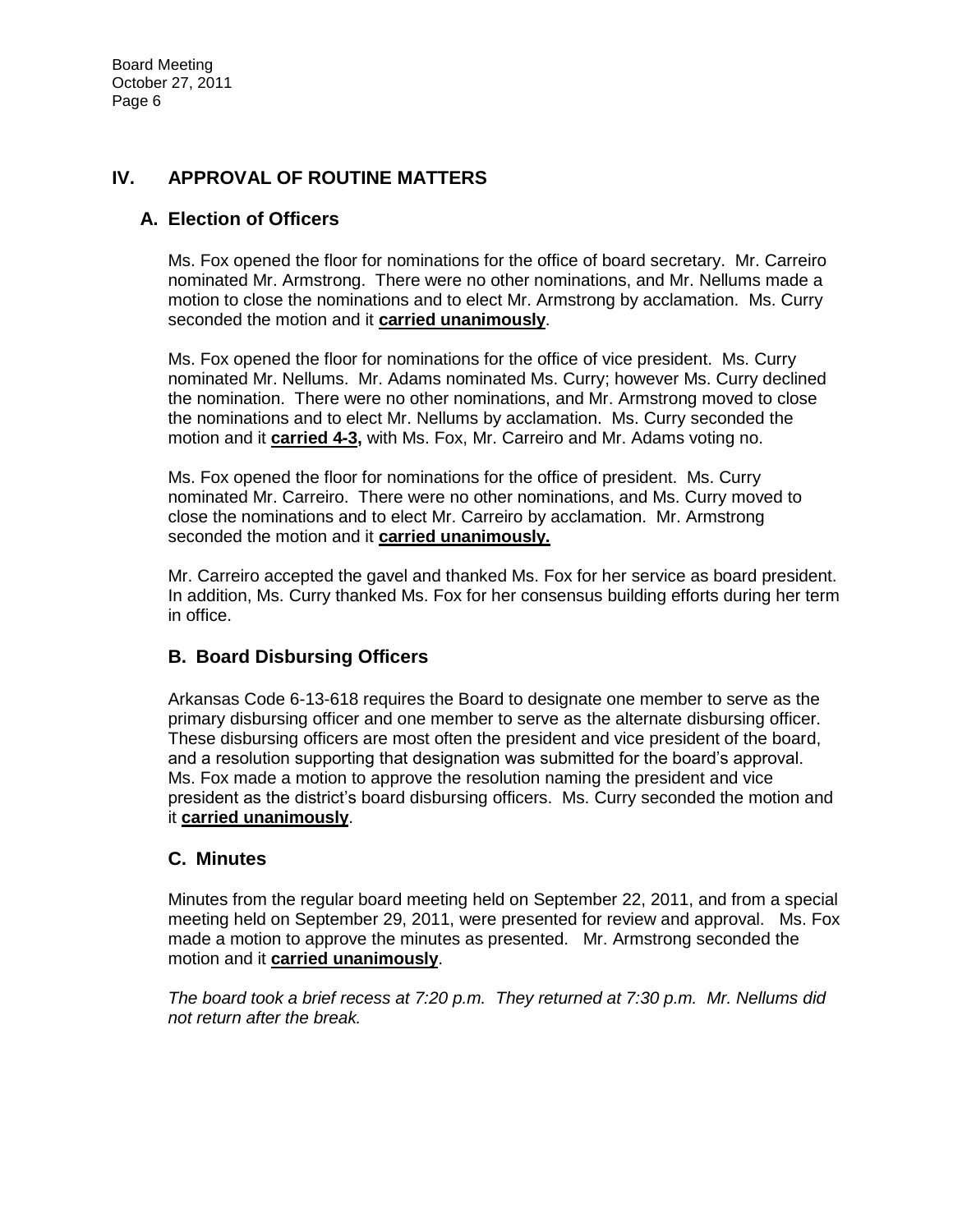## **V. BOARD POLICY AND REGULATIONS REVIEW**

## **A. Board Policy GCQ Reduction in Force – First Reading**

The current personnel policies do not include a board approved process for reduction in force for non-certified employees. These are employees who are not covered under a negotiated agreement. Proposed Policy GCQ would provide the guidance for reduction in force, if necessary. Ms. Fox made a motion to approve policy GCQ on first reading; Ms. Curry seconded the motion, and it **carried unanimously**.

## **VI. SCHOOL SERVICES**

## **A. Budget for Elementary After School Tutoring**

At the agenda meeting, Dr. Mitchell provided an overview of the proposal for providing after school tutoring at all elementary schools. Funding has been reallocated from other sources to ensure high quality after school programs which started in most schools on October 1 with approximately 2,400 students enrolled and participating.

Dr. Mitchell was also present at the board meeting and presented the request from the administration to approve the necessary reallocation of funding. Ms. Fox moved to approve the budgetary request. Mr. Armstrong seconded the motion, and it **carried unanimously**.

## **VII. HUMAN RESOURCES**

#### **A. Library Media Specialist Evaluation Instrument**

A Professional Library Media Specialist evaluation system was presented for the board's review and approval. Barbara Williams was present to respond to questions. Ms. Williams discussed the need for an evaluation system and instrument to assess the actual responsibilities of library media specialists. Ms. Fox moved to approve the instrument provided. Ms. Curry seconded the motion and it **carried unanimously**.

## **B. Personnel Changes**

Routine personnel changes were provided in the board's agenda. Ms. Fox moved to approve the changes; Mr. Adams seconded the motion and it **carried unanimously**.

## **VIII. FINANCE & SUPPORT SERVICES**

## **A. Budget Update**

Mr. Bailey was present, but had no information to report.

#### **B. Financial Reports**

July through September financial reports were provided in the board agenda. There was no discussion, and no action was taken.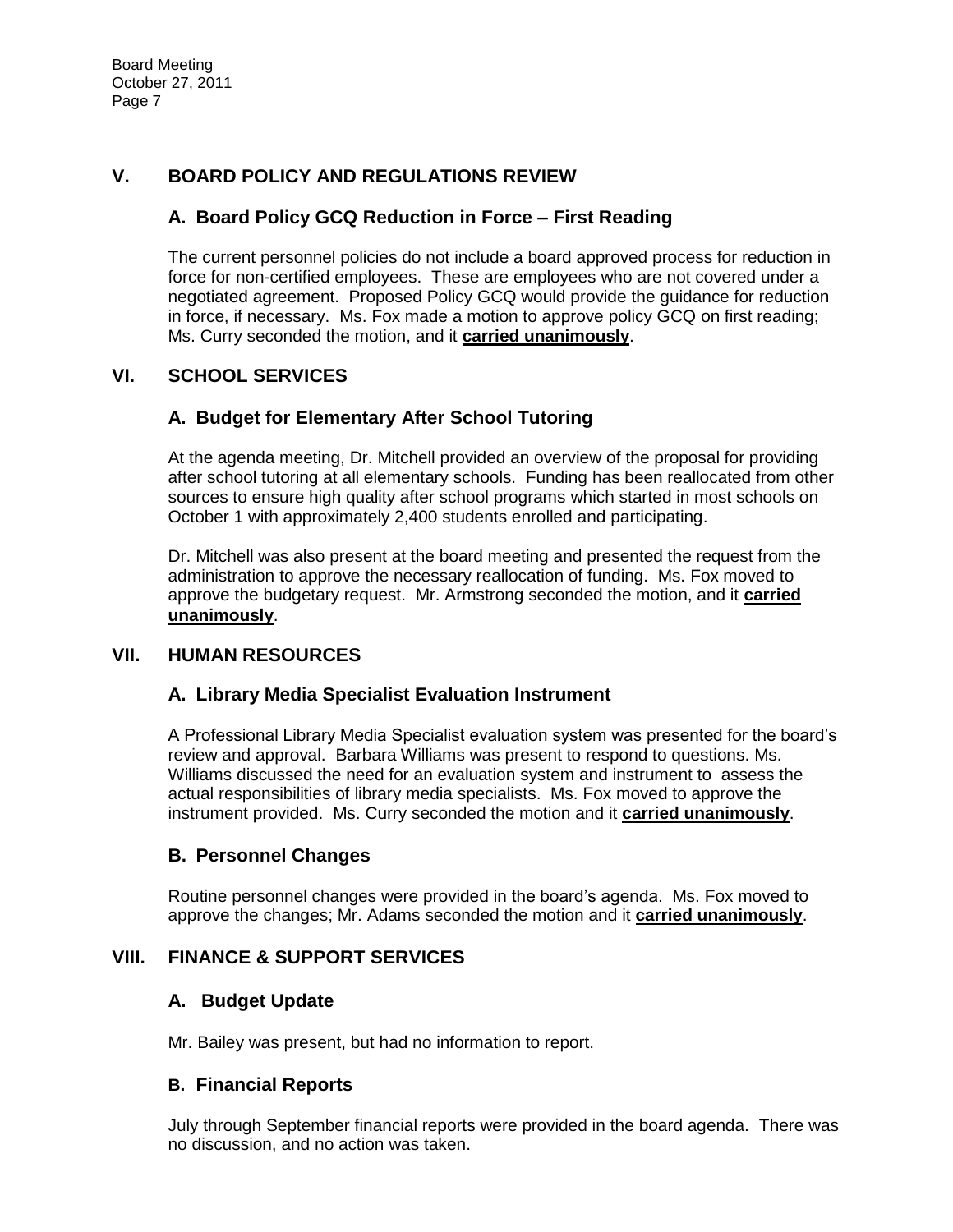#### **IX. CLOSING REMARKS**

Ms. Fox again reminded the audience of ViPS reading day, and encouraged them to call the ViPS office to sign up to read.

It was announced that the presentation of the district's 2010-11 annual report would be at the November 10 agenda meeting.

## **X. HEARINGS / STUDENT DISCIPLINARY ACTIONS\***

Dr. Debbie Price reviewed student disciplinary information which was provided in the board's agenda.

Several students were involved in an incident at Hall High School involving a handgun. In addition, one student was found in possession of a handgun at Forest Heights Middle School. The weapons weren't loaded and weren't used in a threatening manner. They were however in the possession of a student or students, and under board policy and Arkansas law, students are expelled from the district for a full calendar year any time a gun is involved in an incident.

Board members were provided with background information, safety and security investigative information, and witness statements.

**Student #1, DS**, was immediately enrolled at Covenant keepers after the expulsion recommendation was made at Forest Heights Middle School. Ms. Fox moved to uphold the recommendation for expulsion. Mr. Armstrong seconded the motion and it **carried unanimously**.

**Student #2, EC**, was placed at Pinnacle Point hospital immediately after an incident at Hall High School. His parent indicated he would be enrolled at Covenant Keepers Charter School pending the outcome of this hearing. Ms. Fox moved to approve the recommendation for expulsion; Ms. Curry seconded the motion, and it **carried unanimously**.

**Student #3, AH**, was involved in the same incident as reported above at Hall High School. It was reported the students passed the gun from one to another and were merely looking at the weapon. Ms. Fox moved to approve the recommendation for expulsion; Ms. Curry seconded the motion and it **carried unanimously**.

**Student #4, VL**, was also involved in the incident as reported above at Hall High School. Students were found to be guilty of passing the weapon from one to another. Ms. Fox moved to uphold the superintendent's recommendation for expulsion. Mr. Adams seconded the motion and it **carried unanimously**.

**Student #5, DD**, also involved in the above described incident, is a special education student. As such, his planning team at Hall met to determine the recommendations and sanctions. He has been receiving homebound services since the incident, and will continue to receive homebound educational services for a full calendar year in lieu of expulsion. Ms. Fox made a motion to uphold the recommendation. Ms. Curry seconded the motion, and it **carried unanimously**.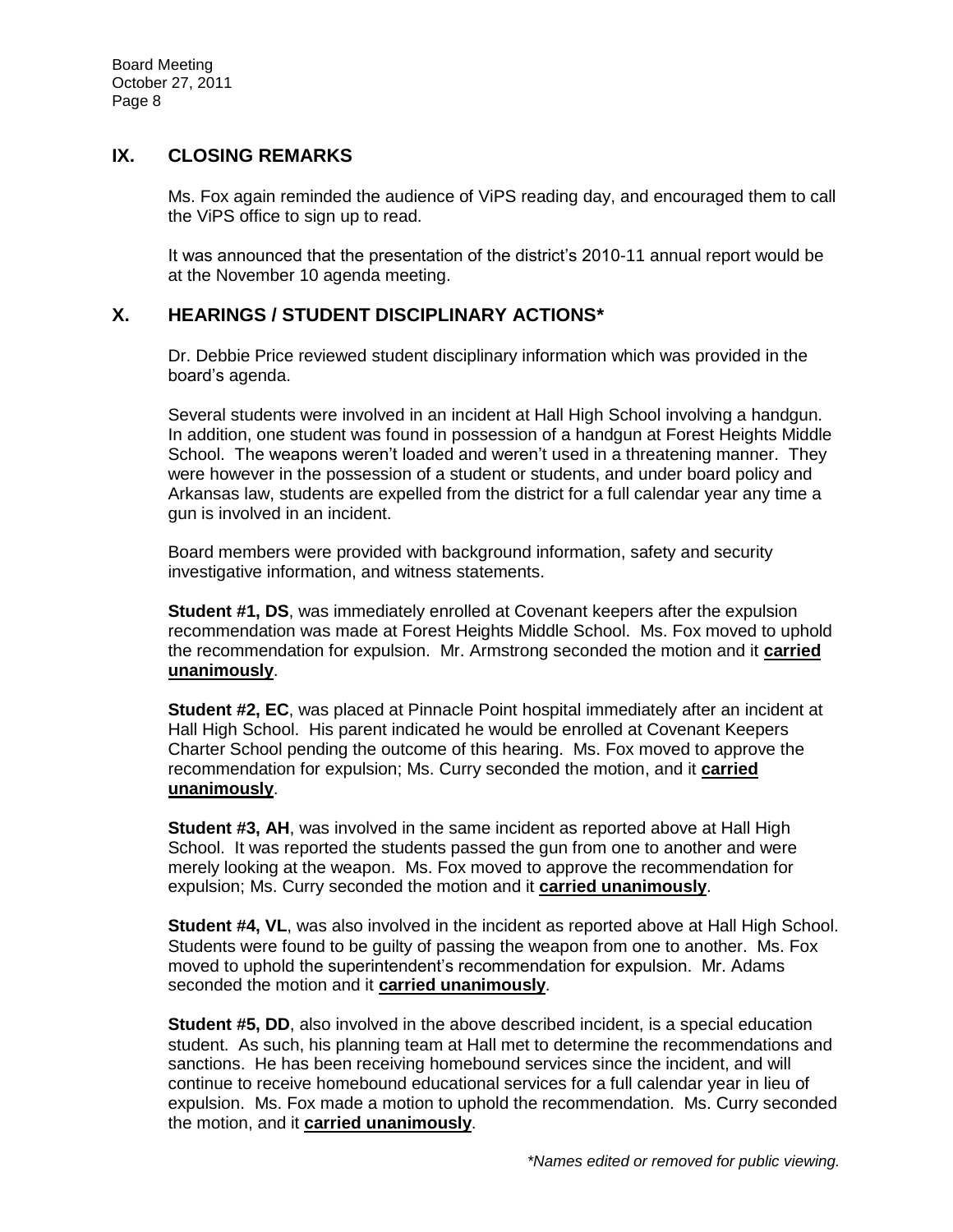Dr. Holmes reported he had met with the district's student hearing officers regarding the process used to conduct hearings, especially those involving handguns, to ensure processes and procedures were in place to hear appeals and make recommendations in a timely manner.

*The board took a brief recess and returned at 8:30 p.m. to reconvene the hearing for Beverly Garner Harris which started on October 13, 2011.* 

*Mr. Nellums returned to the meeting at 8:30 p.m.* 

#### **XI. CONTINUATION OF EMPLOYEE HEARING\***

Attorney Arkie Bird recalled Mr. Mark Cebulski to complete testimony that began on October 13. He discussed a conversation he held with Mr. Hartz regarding the grievance hearing and provided copies of an email he sent to Mr. Hartz.

<Employee> was asked to review her employment history with the LRSD. She began in 1993, coming to Arkansas from Louisiana. She worked at King Elementary, Mitchell Elementary, Baseline Elementary, Western Hills Elementary, and Washington Elementary Schools. She reported she was supposed to begin the current school year at Roberts Elementary. She was asked to relate specific instances where she had problems dealing with principals and parents of her students.

<Employee> stated belief that the process used to recommend her termination was flawed, and that Scott Morgan, principal at Western Hills, only wanted to fire her because he wasn't able to hire the person he wanted for the position she was assigned at Western Hills.

At Washington Elementary, <employee> stated her classroom was overloaded with students with special needs. When she tried to discuss this with her principal she stated she wasn't taken seriously. She related an incident with a student who was a disciplinary problem, who was at risk of being removed from the parents, and who was ultimately placed at the ALE by the LRSD hearing officer. She stated that she was never written up for any incidents while she worked at Washington.

Attorney Bird reviewed some of the testimony given at the hearing on October 13. <Employee> refuted some of the responses given at that time by parents and students. She denied the accusations that she had pulled any students' hair or otherwise intentionally caused physical pain to any student.

<Employee> discussed the process she used when communicating with parents and stated she was always accessible to parents by phone and written communication.

Mr. Eddings cross examined <employee> regarding her testimony and regarding several communications from parents who had filed formal complaints about her interactions with their children.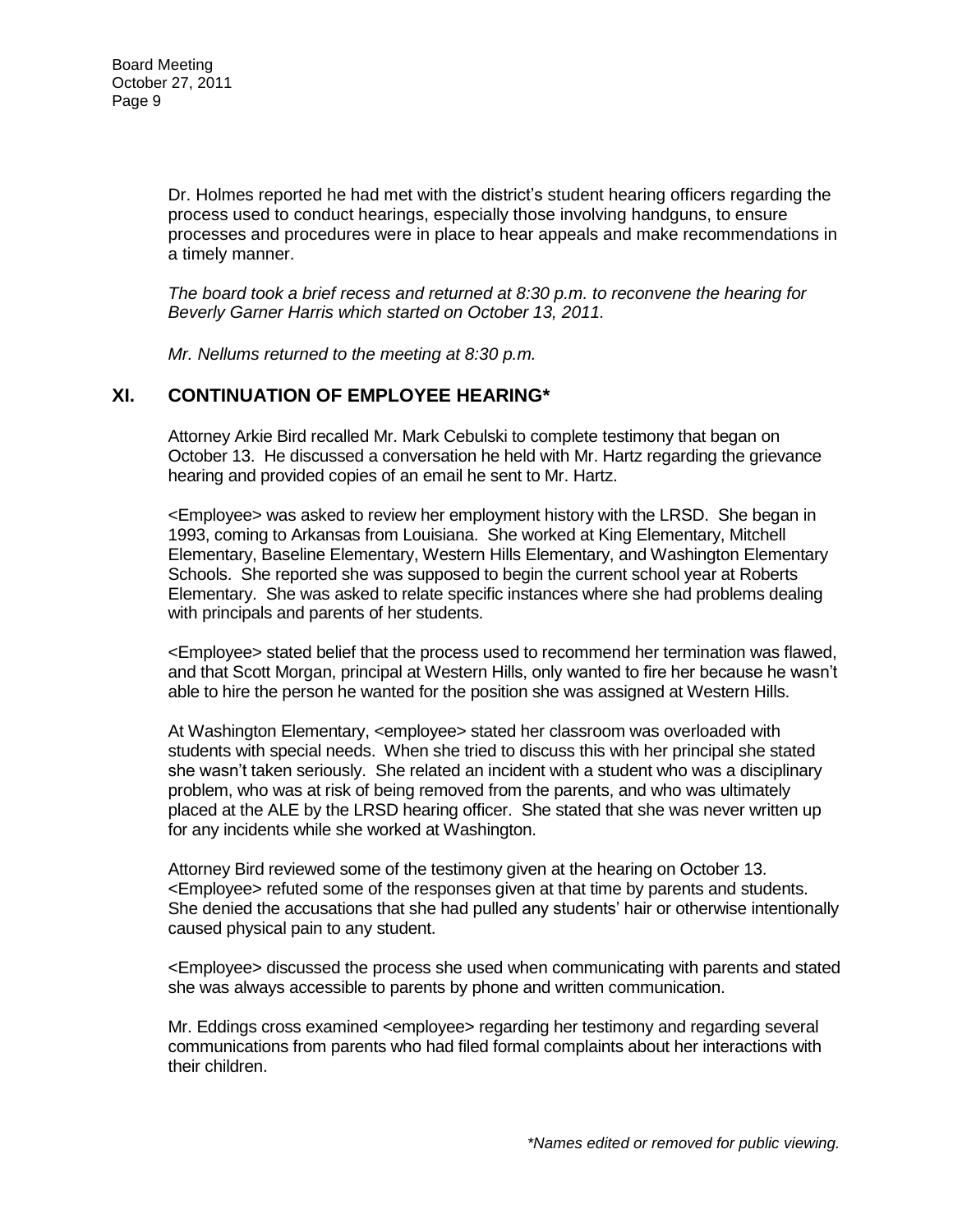Ms. Byrd also questioned <employee> about the allegations against her and the suggestion that something happened at Baseline Elementary school which affected her reputation and had caused the other principals to not want her in their buildings.

Mr. Eddings briefly asked the board to consider the facts presented at the hearing for <employee>. Under the Arkansas Fair Dismissal Act, teachers may be dismissed for just and reasonable cause. He believed that at these two meetings, the administration had demonstrated and presented appropriate evidence for reasonable cause for termination. He stated evidence had shown <employee> had managed to "slip through the cracks" for at least six years, and that the administration had proven a pattern of abusive behavior toward students. He asked the board to uphold the recommendation for termination.

Ms. Byrd asked the board to consider Ms. Garner's long tenure as a teacher and not to deprive her of her livelihood. She asked them to consider her long career and to note that for many years <employee> had been an excellent teacher.

The board convened a closed session to deliberate at 11:24 p.m. They returned from executive session at 11:50 p.m. and reported no action was taken.

**Allegation 1:** <Employee> had engaged in inappropriate physical contact with students while teaching at Baseline Elementary School during the 2005-60 school year.

Ms. Fox moved Item 1 was proven; Mr. Armstrong seconded the motion. The vote was **unanimous**.

**Allegation 2:** During the 2009-10 school year, while <employee> was a second grade teacher at Western Hills Elementary School, she continued to engage in conduct which was physically abusive towards students.

Ms. Fox moved Item 2 was proven; Ms. Johnson seconded the motion, and the vote was **unanimous.** 

**Allegation 3:** <Employee> tried to physically remove a parent from her classroom after a verbal confrontation.

Ms. Fox moved Item 3 was not proven; Ms. Curry seconded the motion. The vote was **unanimous.** 

Allegation 4: Several parents requested their students be removed from <employee's> class at Washington Elementary because of her relationship with them and their students. One parent withdrew her child from Washington Elementary and transferred him to another school as a result of those relationships.

Ms. Fox moved item 4 was proven, and Ms. Johnson seconded the motion. The vote was **unanimous**.

*\*Names edited or removed for public viewing.*